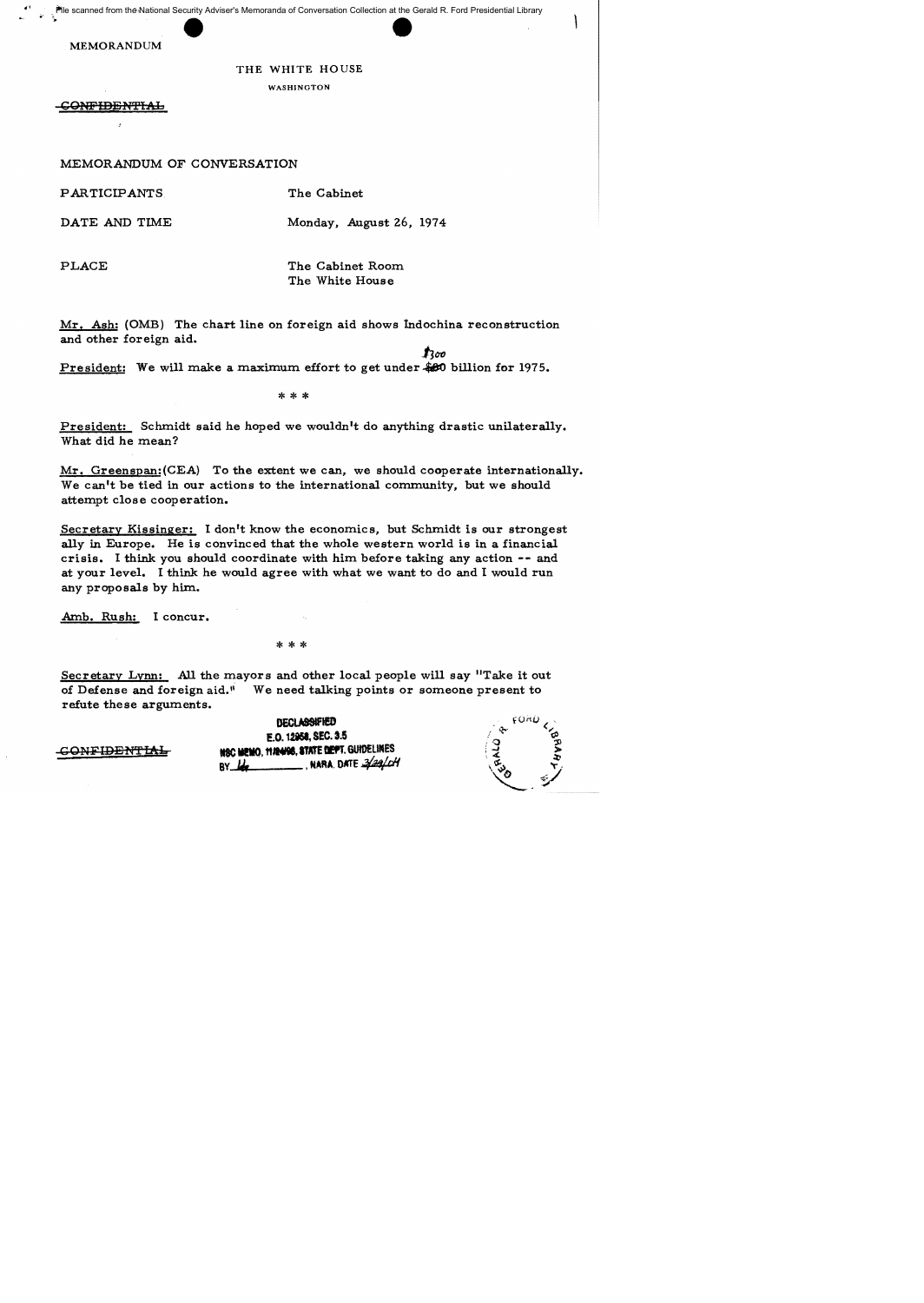## 60NPIDl3N'f'IAL **-2-**

President: Yes. The mayors said the same to me. But when we reduce Defense, they don't want contracts or bases cut from their area. Let's be ready with the data on the mayors, like where the Defense installations and contracts are. Ask them if their Defense share should be cut.

Mr. Ash: I will have data on how the Defense share has been declining.

Secretary Kissinger: Some of the groups most critical of Defense are also of detente. It would be disastrous to SALT if the Soviets saw our Defense budget going down unilaterally. We must not signal a declining Defense budget.

\*\*\*\*\*\*

FON

GO<del>NFIDENTIA</del>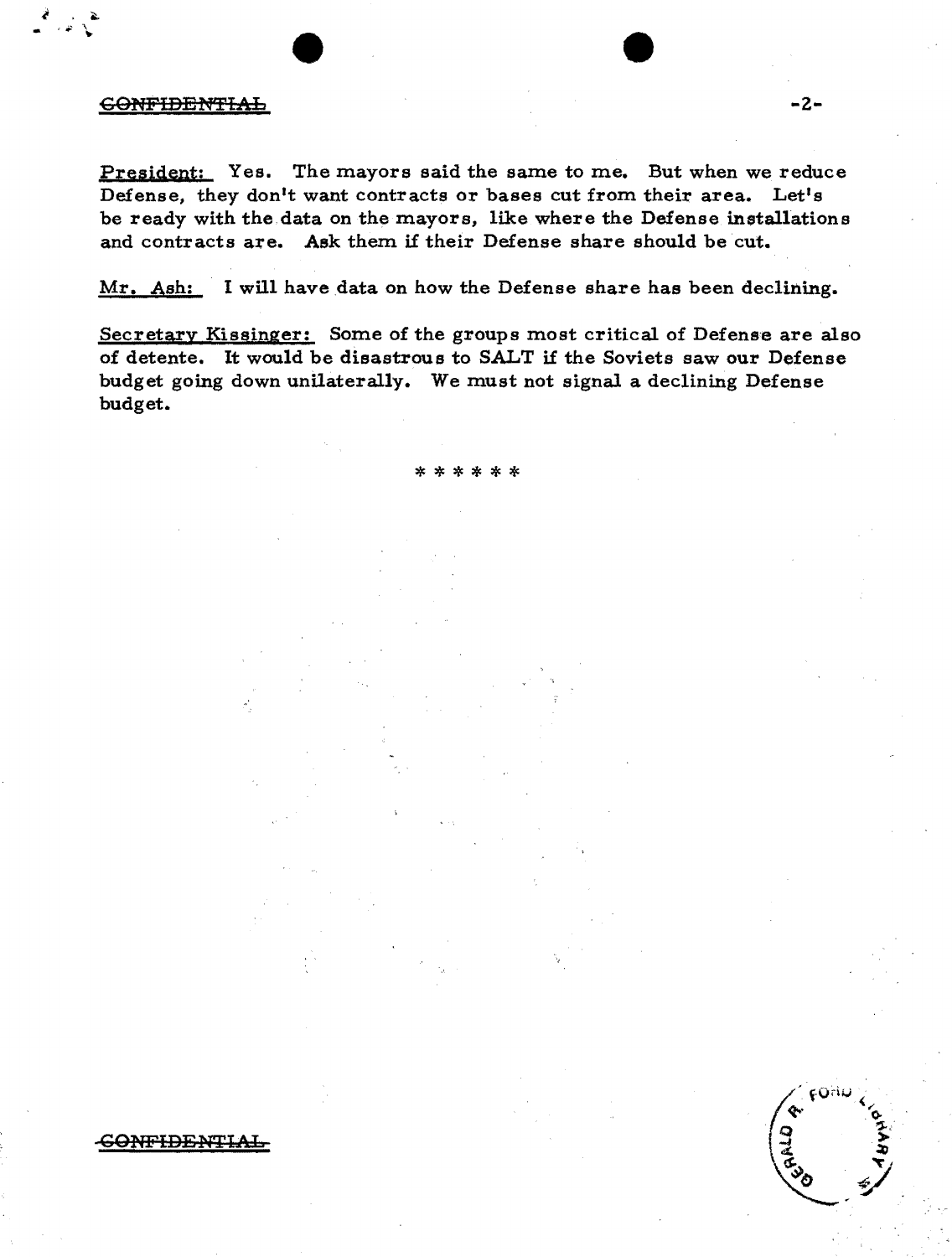Calunet Unty<br>26 Aug 74  $\bigvee$ ash Chart on lime on Farriga and showed Paule-Chris successtantin and other fourge and.<br>Paule mill motre mox effect & get under 500 til p. ?! P Schmit sond be hoped une comment de onything chastic To - estent one can, use should everesate with, We can't Criceropan le Tied in one atmos to c will county, but we Mondel attempt close coop. K I clout hvour a symmers part Samuelt is an Hongretally in Eur, He is commendatent a ustada curstan creschés in a primir ensis. I think you should creed up him befor taking any the action - and it your level, I think he crowled agree w/ contract want to do + devanded min any pipoved by him . <u> Carp</u> Jemeur Lynn alter unagas vorten beach people with surptitute out of DDD+ Freezes and We need taking partite a consore permit to reporte the P yes bargers tail commete me, But orten are cedered body trong and wants contracts a broses cut purs their cuta. Lets be under w/ data come unanges like where DOD installation & contracts are respectiven of their le possabare should be not  $Ov_L$ I will have data on how so is open has been declining Some p = quanger mont critical of DOD one also  $\overline{\mathcal{K}}$ erstozent of detents. It somet he dreambare to 5925 كالمنافض بالمتعاقبة أناسط E.O. 12958, SEC. 3.5 NSC MEMO, 11/24/98, STATE DEPT. GUIDELINES **RADIO**  $8y_{\text{old}}$  , NARA. DATE  $\frac{1}{2}$   $\frac{1}{2}$